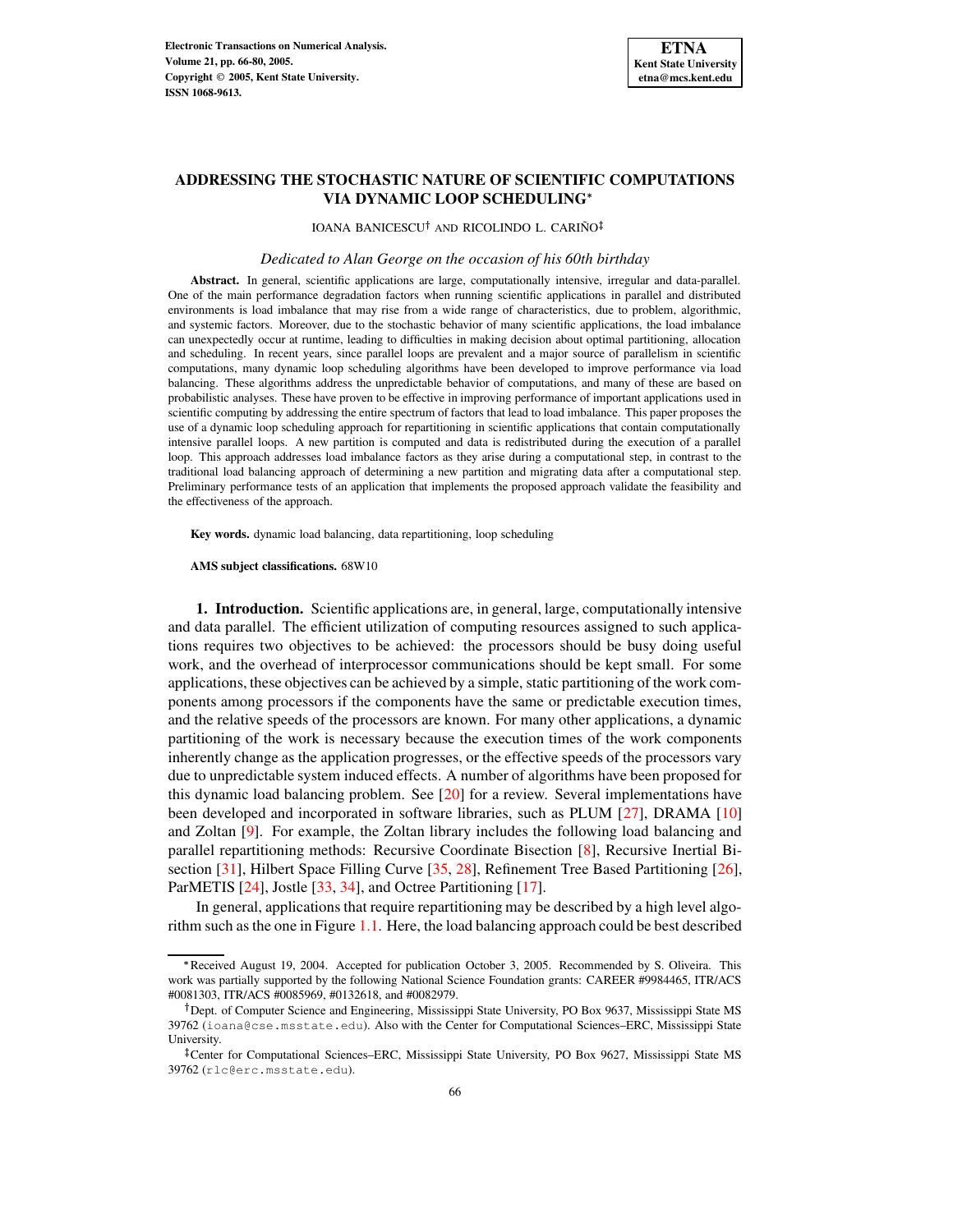```
Establish initial data partitioning;
do
   ! Computation step
  Perform some computations;
   if termination condition detected, then exit;
   ! Load balancing step
   Compute new partition;
   Perform data migration;
end do
```
<span id="page-1-0"></span>FIG. 1.1. *A high level description of dynamic applications.*

as *iterative static repartitioning*. Typically, the load balancing is performed after one or more computation steps of the application are completed, or after an *a priori* established threshold of imbalance has been detected. Since load balancing is a separate step from the computations, processor work load differences during the computations are not addressed as they occur, contributing to application performance degradation.

A major source of parallelism in scientific applications is the *parallel loop,* a loop without dependencies among its iterations. A loop with certain kinds of dependencies among its iterations can also be converted into a parallel loop by eliminating the dependencies using methods such as loop unrolling. The iterations can be executed in any order, or even simultaneously, without affecting the correctness of the application. Typically, in Figure [1.1,](#page-1-0) the computations will involve a parallel loop over all application data items, like mesh points or elements, or particles. An application can have several parallel loops, each loop having unique characteristics. A partitioning of the application data which results in good load balancing for one loop may lead to severe load imbalance for other loops. Or, the application can have a single computationally intensive parallel loop whose characteristics change as the application progresses. Therefore, the partitioning has to be adapted during loop execution in order to achieve balanced processor work loads. This has motivated the development of dynamic loop scheduling techniques for load balancing parallel loops, such as factoring [\[23\]](#page-13-9), fractiling [\[2\]](#page-12-0), weighted factoring [\[22\]](#page-13-10), adaptive weighted factoring [\[4,](#page-13-11) [5\]](#page-13-12), including its variants  $[11]$ , and adaptive factoring  $[6, 3]$  $[6, 3]$  $[6, 3]$ . Based on probabilistic analyses, these techniques schedule the execution of loop iterations in chunks with variable sizes. The chunk sizes are determined during the loop execution such that chunks have a high probability of being completed before the optimal time. Some of the applications in which the techniques have been successfully incorporated include Monte Carlo simulations [\[23\]](#page-13-9), radar signal processing [\[22\]](#page-13-10), N-body simulations [\[2,](#page-12-0) [4,](#page-13-11) [5,](#page-13-12) [3\]](#page-12-1), computational fluid dynamics on unstructured grid [\[4,](#page-13-11) [5,](#page-13-12) [3\]](#page-12-1), profiling of a quadrature routine  $[12]$ , and wave packet simulations  $[15, 16]$  $[15, 16]$  $[15, 16]$ . Fractiling has also been incorporated into a parallel runtime system that combines data parallel load balancing with task parallel load balancing [\[30\]](#page-14-4). The techniques have been implemented in a load balancing tool for executing distributed parallel loops in MPI applications [\[13\]](#page-13-18). The techniques have also been incorporated in a load balancing library for executing parallel loops in applications using the DMCS/MOL system [\[1\]](#page-12-2).

This paper proposes an approach to repartitioning in scientific applications with computationally intensive parallel loops characterized by stochastic and irregular behavior. Based on dynamic loop scheduling, this approach aims to address the entire spectrum of factors arising from application-specific, algorithmic, and systemic characteristics that induce load imbalance, leading to performance degradation. One previous indicator for the feasibility of this approach is the successful implementation of fractiling in N-body simulations [\[2\]](#page-12-0). Here,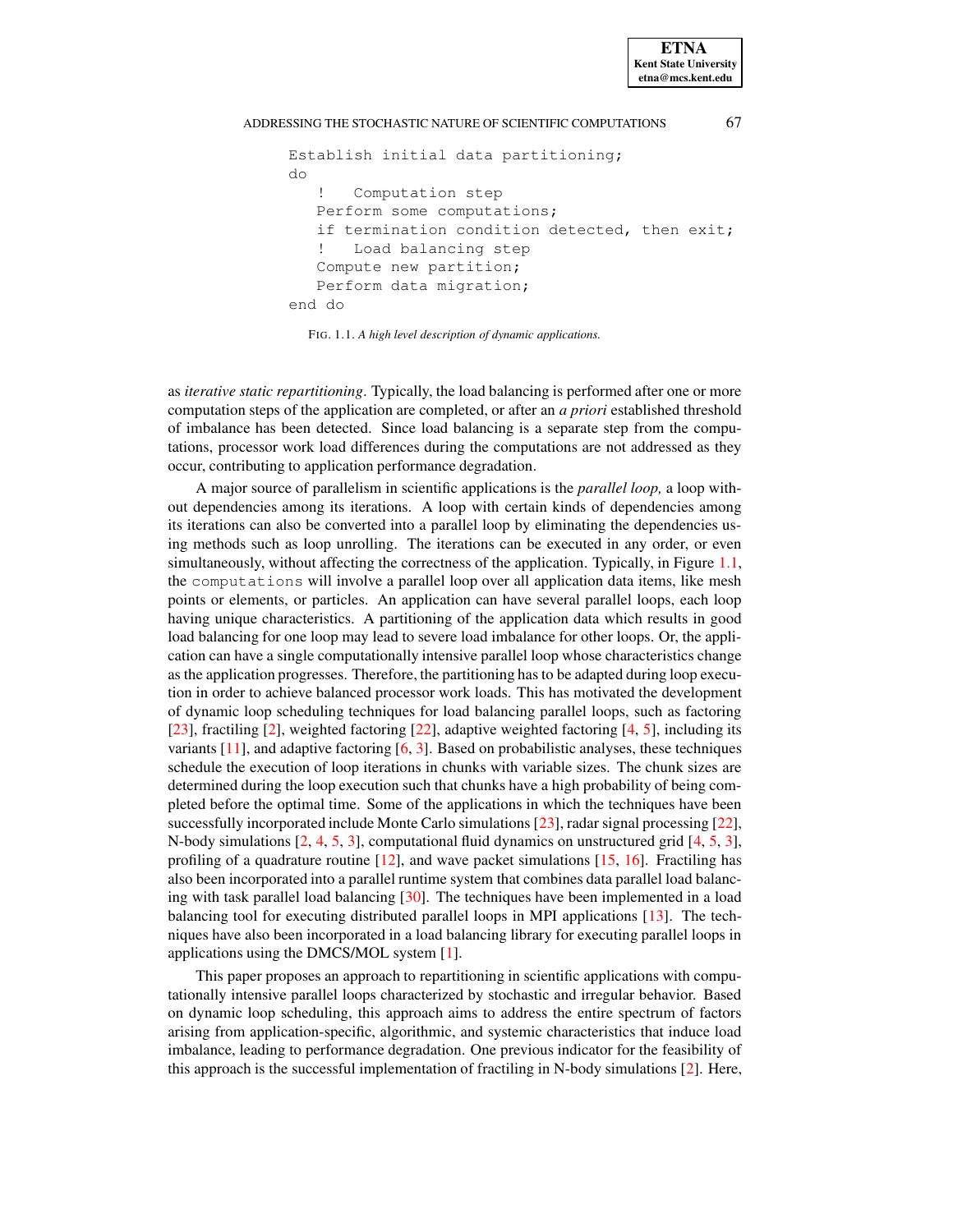the factoring technique determines how much work should be migrated between processors in order to achieve load balance while they cooperatively execute the computationally intensive loop over the leaves of a tree of particle data. The tiling technique identifies which work pieces will be migrated. Subsequent experiments have shown that adaptive techniques based on factoring further improved the performance of the simulation [\[4,](#page-13-11) [5,](#page-13-12) [3,](#page-12-1) [1\]](#page-12-2). This example highlights the feasibility of repartitioning during the computations phase in Figure [1.1.](#page-1-0)

The rest of the paper is organized as follows. Section [2](#page-2-0) reviews non-adaptive and adaptive techniques that have been developed to dynamically execute parallel loop iterations. The adaptive techniques originally assume a centralized work queue of iterations from which idle processors obtain chunks to execute, an assumption that ideally maps to a shared memory architecture. Section [3](#page-4-0) gives a high level description of a dynamic loop scheduling algorithm with a distributed work queue of iterations on a message passing environment. This algorithm is the basis of the proposed approach to dynamic repartitioning in applications with computationally intensive parallel loops. Section [4](#page-5-0) describes the preliminary implementation of the proposed approach in the context of a real application — a framework for the simultaneous analysis of multiple datasets on general-purpose Linux clusters. Specifically for this paper, the framework is configured for datasets of gamma-ray burst (GRB) time profiles, to be fitted with nonlinear multivariate time series models. The framework can be configured for other datasets and their corresponding analysis routines as well. Section [5](#page-8-0) presents performance results of the framework in the analysis of GRB datasets, highlighting the effectiveness of the repartitioning strategy. Section [6](#page-11-0) summarizes previous efforts that have influenced the development of the loop scheduling approach to repartitioning and the design of the framework for simultaneous analysis of multiple datasets. Section [7](#page-12-3) concludes with remarks on ongoing related efforts.

<span id="page-2-0"></span>**2. Overview of Dynamic Loop Scheduling.** Assume that in a parallel application, a loop with  $N$  independent iterations is to be executed by  $P$  processors. The iterations are stored in a work queue from which idle processors obtain chunks. The sizes of the chunks are determined according to a scheduling technique that attempts to minimize the overall loop execution time. The technique is classified as *non-adaptive* when the chunk sizes are predictable from information that is available or assumed *before* loop execution, or *adaptive* when the chunk sizes depend on information available only *during* loop execution.

Non-adaptive loop scheduling techniques generate equal size chunks of iterates or predictable decreasing size chunks. Equal size chunks are generated by *static chunking* (STAT) where all the chunks are of size  $N/P$ , self scheduling (SS) where all the chunks are unit size, and *fixed size chunking* [\[25\]](#page-13-19) (FSC) which requires the following parameters to be known *a priori*:  $\mu$ ,  $\sigma$  - the mean and the standard deviation of the iteration execution times, and  $h$  - the overhead of scheduling. Methods that generate predictably decreasing size chunks have also been implemented. The idea underlying these techniques is to initially allocate large chunks and later use the smaller chunks to smoothen the unevenness of the execution times of the initial larger chunks. The chunk sizes decrease geometrically in *Guided Self Scheduling* [\[29\]](#page-14-5) (GSS), and linearly in *Trapezoid Self Scheduling* [\[32\]](#page-14-6) (TSS). In *Factoring* [\[23\]](#page-13-9) (FAC), iterations are scheduled in batches, where the size of a batch is a fixed ratio of the unscheduled iterations, and the batch is divided into  $P$  equal size chunks. The ratio is determined from a probabilistic analysis such that the resulting chunks have a high probability of finishing before the optimal time. For N-body simulations, the combination of factoring and *tiling*, a technique for organizing data to maintain locality and cache reuse, is known as *fractiling* [\[2\]](#page-12-0) (FRAC). *Weighted factoring* [\[22\]](#page-13-10) (WF) incorporates information on relative processor speeds in computing chunk sizes, where these speeds are assumed to be fixed throughout the execution of the loop.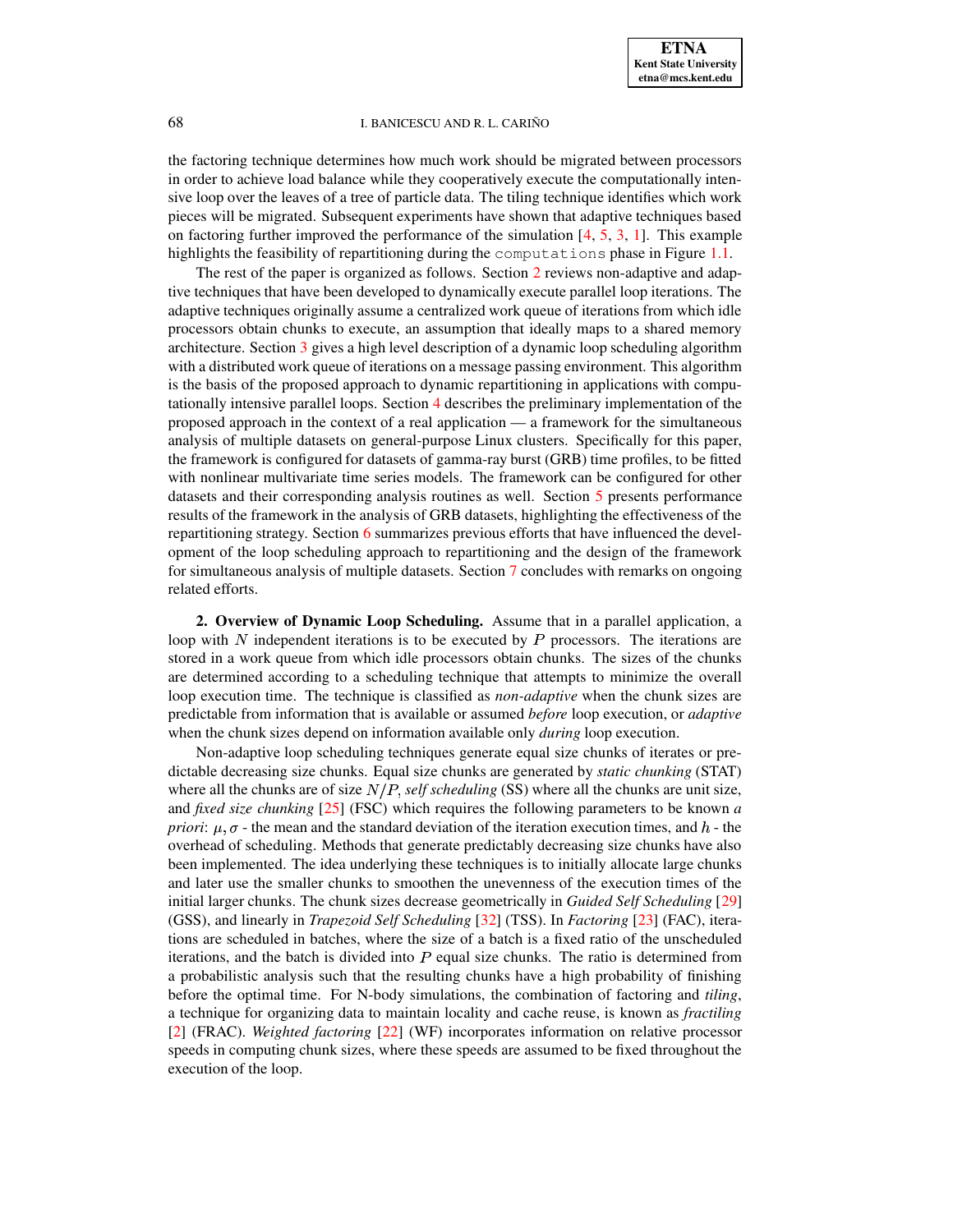A number of techniques that generate adaptive size chunks have evolved from factoring and weighted factoring. The requirement for the processor speeds in weighted factoring is relaxed in *adaptive weighted factoring* (AWF), a method developed to be utilized in time stepping applications [\[4,](#page-13-11) [5\]](#page-13-12). The processor weights are initially set to unity for the first time step. The execution times of chunks during a time step are recorded, and the data is used to adapt the processor weights at the end of the time step. The AWF, however, does not adapt to any load imbalance that occurs during the current step. A variant of the AWF [\[11\]](#page-13-13) to address this shortcoming is to utilize the rates of execution of iterations in earlier chunks to adapt the processor weights for the succeeding chunks within the time step. The requirement in factoring that the mean and standard deviation of the iteration execution times are known *a priori* and are the same on all processors, is relaxed in *adaptive factoring* (AF) [\[6,](#page-13-14) [3\]](#page-12-1). These quantities are dynamically estimated during runtime from earlier chunks. The sizes of succeeding chunks are then computed using these estimates, and these estimates are refined by using more information from recently executed chunks. Although based on FAC, AF does not need to schedule iterations in batches; the size of an AF chunk depends only on the remaining iterations, and on the mean and standard deviation of the iteration execution times of the most recent chunk executed by each processor. AF incurs higher overhead due to the necessity of timing each iteration in order to estimate the mean and standard deviation of the execution times of iterates belonging to the new chunks.

Assuming that the scheduling operation has the same cost regardless of the size of the chunk, analytical expressions for the scheduling overhead can be derived for most of the techniques. The overhead depends on the number of chunks generated by the technique. Each chunk triggers some arithmetic operations to compute the chunk size, and bookkeeping operations for information about the chunk. The fixed sized techniques (STAT, SS, FSC) generate  $N/P$ , N, and  $N/(FSC$  size) chunks, respectively, while GSS, FAC and AWF generate  $O(P \log(N/P))$  chunks. For the adaptive factoring (AF), the number chunks is unknown since it depends on measurements taken during runtime; however, experience indicates that it is no more than twice that of FAC. Since the number of chunks does not asymptotically exceed the problem size  $N$ , loop scheduling is theoretically considered scalable.

Loop scheduling techniques were originally developed assuming a centralized work queue of iterations where idle processors obtain chunks to execute. This assumption ideally maps to a shared memory architecture, requiring the processors to synchronize on a small set of variables. On a message passing environment, loop scheduling is typically implemented using a scheduler/worker algorithm. The work queue may be *centralized* in the scheduler, *replicated* in all processors, or *distributed* among the processors. Workers trigger scheduling events by sending requests to the scheduler. If the work queue is centralized, the scheduler responds with the data for a chunk of iterates. If the work queue is replicated, the scheduler sends only the chunk size. In the case of a distributed work queue, if the requesting worker is done with its local queue, the scheduler initiates the transfer of work queue elements from a "slow" worker to the requesting worker. The scheduling function may not require a dedicated processor; hence, the scheduler can also participate in executing iterations as another worker. The communication of control information and the migration of data in the message-passing implementation of loop scheduling contribute to the overall loop execution cost, which hopefully is offset by the performance gains due to load balancing.

Early implementations of FAC, WF, AWF and AF on a message passing architecture utilize a replicated work queue of iterations. This setup has the advantage of using only very short control messages to and from the scheduler. Data movement during loop computation is not necessary, since each processor has a local copy of the work queue; however, additional communications are needed in order to make the results of the computations by one processor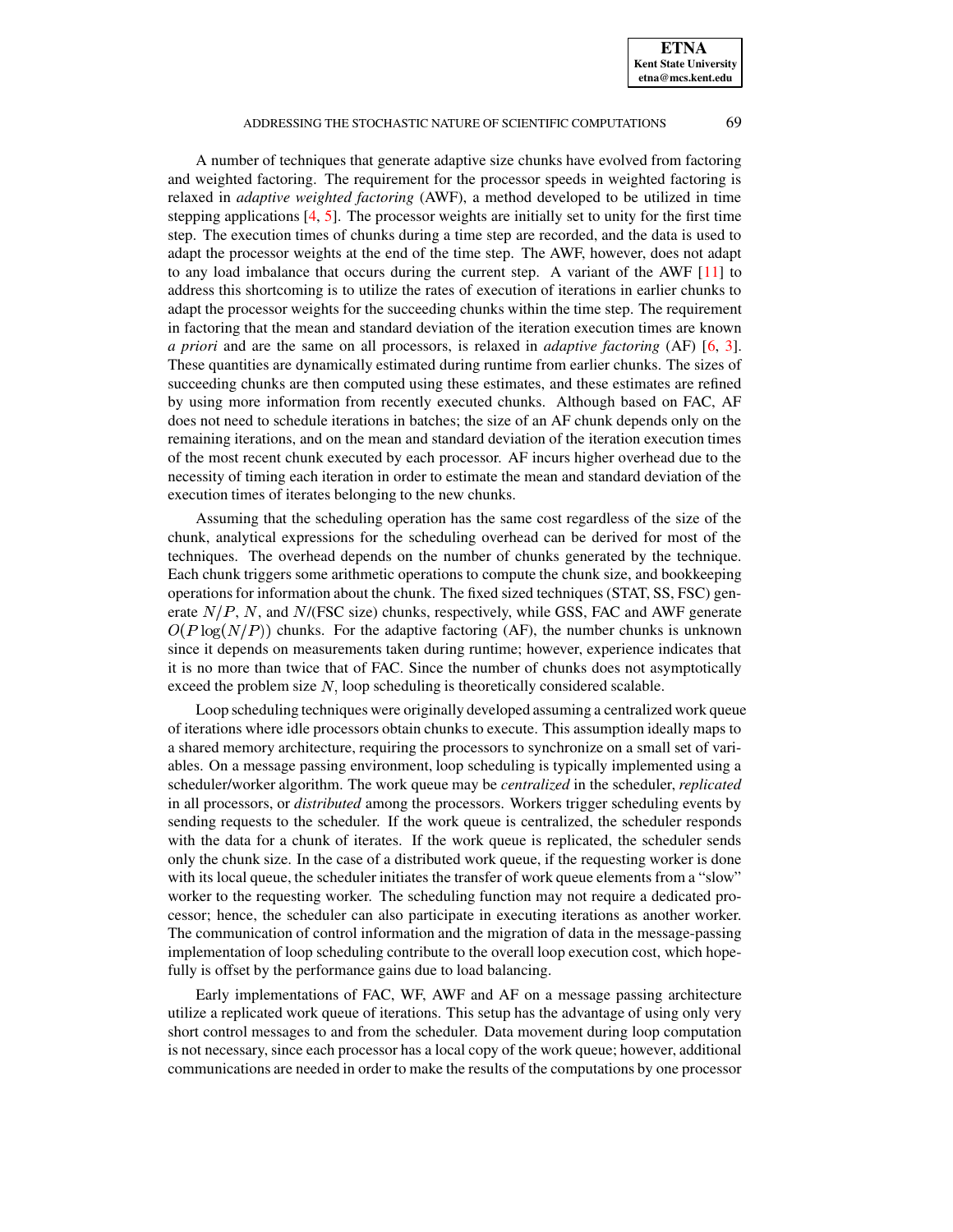

<span id="page-4-1"></span>FIG. 3.1. *Dynamic loop scheduling approach to repartitioning.*

available on other processors. The disadvantages of this setup include the possibility of the scheduler becoming a bottleneck when the number of processors becomes large, and more significantly, the problem size must be limited such that the work queue will fit into the memory available on any of the processors. In contrast, a *distributed* work queue is utilized in the implementations of FRAC for the N-body simulations [\[2\]](#page-12-0), where only a subset of the application data is stored in a processor. This setup accommodates larger problem sizes; however, it incurs higher communication overhead due to the need to redistribute data for load balancing.

<span id="page-4-0"></span>**3. Loop Scheduling Driven Repartitioning.** For scientific applications that adhere to the abstraction provided by Figure [1.1,](#page-1-0) the computations and the load balancing can be performed in a single step if the computations involve one or more CPU intensive parallel loops. This is typical in many data parallel applications. Employing dynamic scheduling to execute a parallel loop causes data to be redistributed in order to balance processor loads. The repartitioning is *active* since it addresses load imbalance detected *during* the computations. In contrast, the repartitioning in Figure [1.1](#page-1-0) is *reactive*, occurring only *after* computations that are imbalanced have already contributed to performance degradation. In terms of overheads, the dynamic approach incurs scheduling and data migration costs, while the reactive approach incurs penalty for load imbalance, the cost of computing a new partition, and cost of data migration.

Figures [3.1\(](#page-4-1)a)–(b) illustrate the proposed dynamic loop scheduling approach to repartitioning in applications that contain computationally intensive parallel loops. The application objects are assumed to be distributed among the workers before loop execution. The scheduling function is the responsibility of the scheduler, which may or may not participate in the computations as another worker. As a simplification, the scheduler is assumed to be dedicated. The scheduler maintains a chunk table to keep track of which objects are stored by each worker.

Figure [3.1\(](#page-4-1)a) illustrates the phase during loop scheduling when workers perform computations on local objects. A worker sends a Request message to the scheduler to request a chunk size. When received, this message triggers a scheduling event; the scheduler determines a chunk size according to the loop scheduling technique and responds with a Size message containing this size to the worker. The Request message contains the performance data of the worker based on the computation times of objects from previous chunks. These timings provide the scheduler with a continuously updated global view of worker performance during loop execution. These timings are used by the scheduler to determine subsequent chunk sizes according to the loop scheduling technique. During this phase, very small control messages are communicated, and the computations on objects may be interleaved with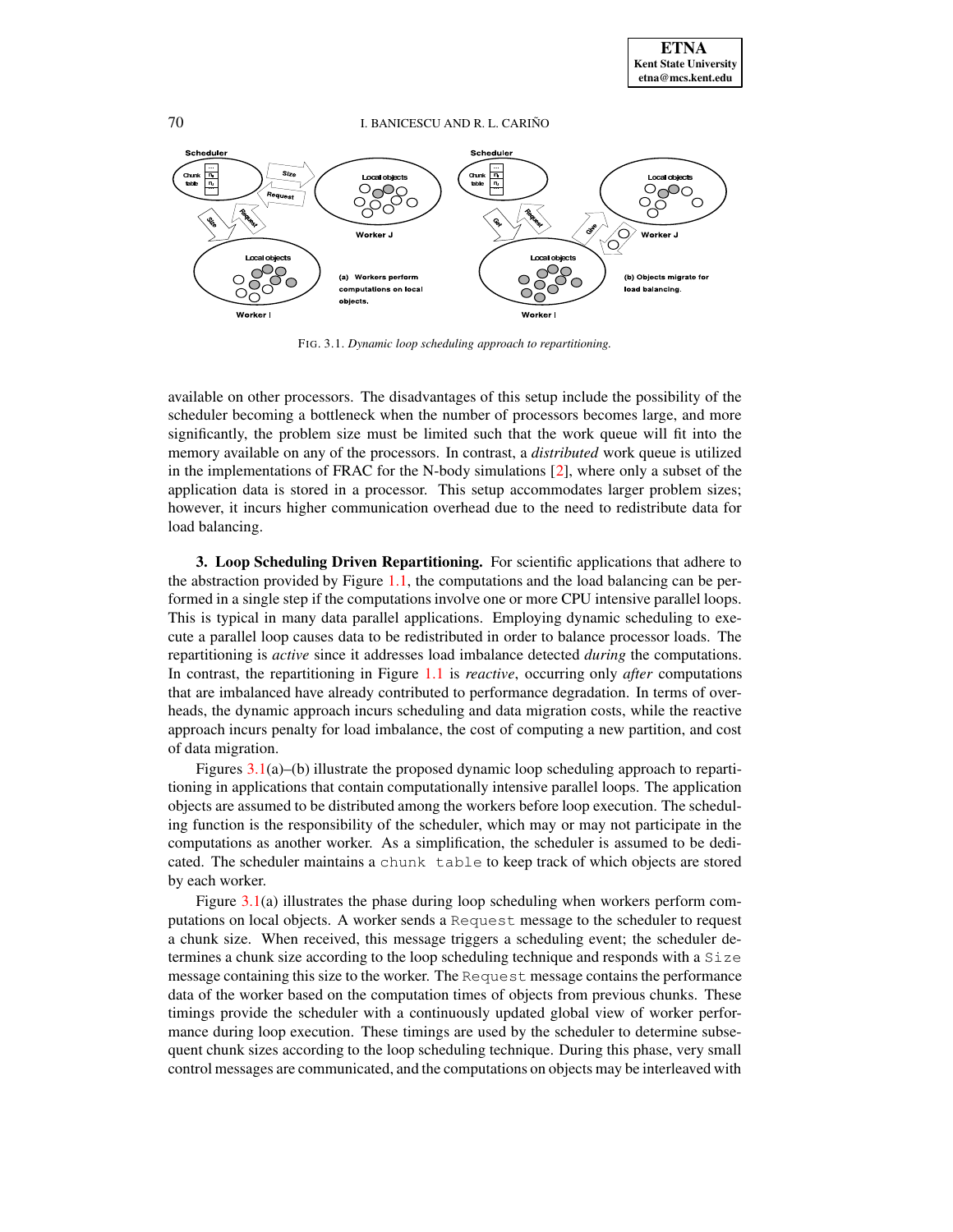the Request message to reduce waiting time by workers for chunk sizes. With interleaving, a worker sends the request before executing the last few iterations of the current chunk; hopefully, the next chunk size would have arrived from the scheduler before the computation for the last object of the current chunk is finished. To establish the number of iterations left in the current chunk before sending the request for a new chunk size, precise measurements of send/receive message latencies would have to be conducted.

Figure  $3.1(b)$  $3.1(b)$  describes the phase during loop scheduling when actual repartitioning takes place. This phase commences when a worker, say Worker I, has finished the computations on its local objects and sends a Request message. The scheduler recognizes the situation from the chunk table; it determines the next chunk size and the slowest worker, say Worker J, and sends these information to Worker I through a Get message. Upon receipt of this message, Worker I prepares a receive buffer and sends a Give message containing the size to Worker J. Worker J then sends a chunk of objects to Worker I. In computing the size, the scheduler may consider many factors such as the availability of space for the objects in Worker I, estimates of the cost of moving the objects from Worker J to Worker I, and the penalty of load imbalance if the objects were to remain in Worker J. On a message passing system that supports one sided communications, an alternative strategy is for Worker I to perform a one sided get operation for a chunk of objects from Worker J.

<span id="page-5-0"></span>**4. Sample Application.** As a preliminary investigation of its effectiveness, the proposed dynamic loop scheduling approach to repartitioning was implemented in a framework for the simultaneous statistical analysis of multiple datasets on a general-purpose cluster. A parameterized statistical model is to be fitted on multiple datasets. A "one processor per dataset" parallel strategy is not suitable due to wide differences in dataset analysis times, ranging from a few seconds to several hours, depending on the number of observations contained in a dataset. A processor assigned to a large dataset will finish long after those assigned to smaller datasets. An "all processors working on one dataset at a time" strategy precludes the exploitation of the large number of processors available on typical clusters because of the limited degree of concurrency in the analysis procedure. Thus, the framework is based on a "processor groups" strategy, where a large number of processors is organized into groups, each group responsible for a number of datasets. The load imbalance factors to be addressed by the framework arise from the differences in the sizes of datasets, differences in the computational powers of the processor groups, and the unpredictable network latencies or operating system interferences inherent in a cluster environment.

**4.1. Processor Groups Strategy.** Figure [4.1](#page-6-0) illustrates the strategy for the analysis framework. The analysis job is submitted to a cluster, and the cluster scheduler commits the number of processors requested by the job. The framework designates one of the processors as a dedicated scheduler S, which is responsible for: (1) organizing the rest of the processors into groups of crew members C and appointing a foreman F in each group; (2) retrieving the datasets from disk and distributing these to the groups; and (3) scheduling the analysis of the datasets by the groups. The scheduling proceeds as outlined in Figure [3.1,](#page-4-1) where a group is considered collectively as a single worker, and a dataset corresponds to an object.

The cluster is usually organized into racks that are connected by a cluster switch, each rack consisting of a number of nodes connected by a rack switch, and each node containing one or more processors. Obviously, the communications between processors assigned to a job will be more efficient if the processors reside in a single rack instead of being spread across several racks. A message between two processors p1 and p2 located in the same rack requires at most two hops ( $p1 \rightarrow$  rack switch $\rightarrow$  $p2$ ), as opposed to four hops for a message between two processors p3 and p4 located on different racks (p3 $\rightarrow$ rack switch $\rightarrow$ cluster switch $\rightarrow$ rack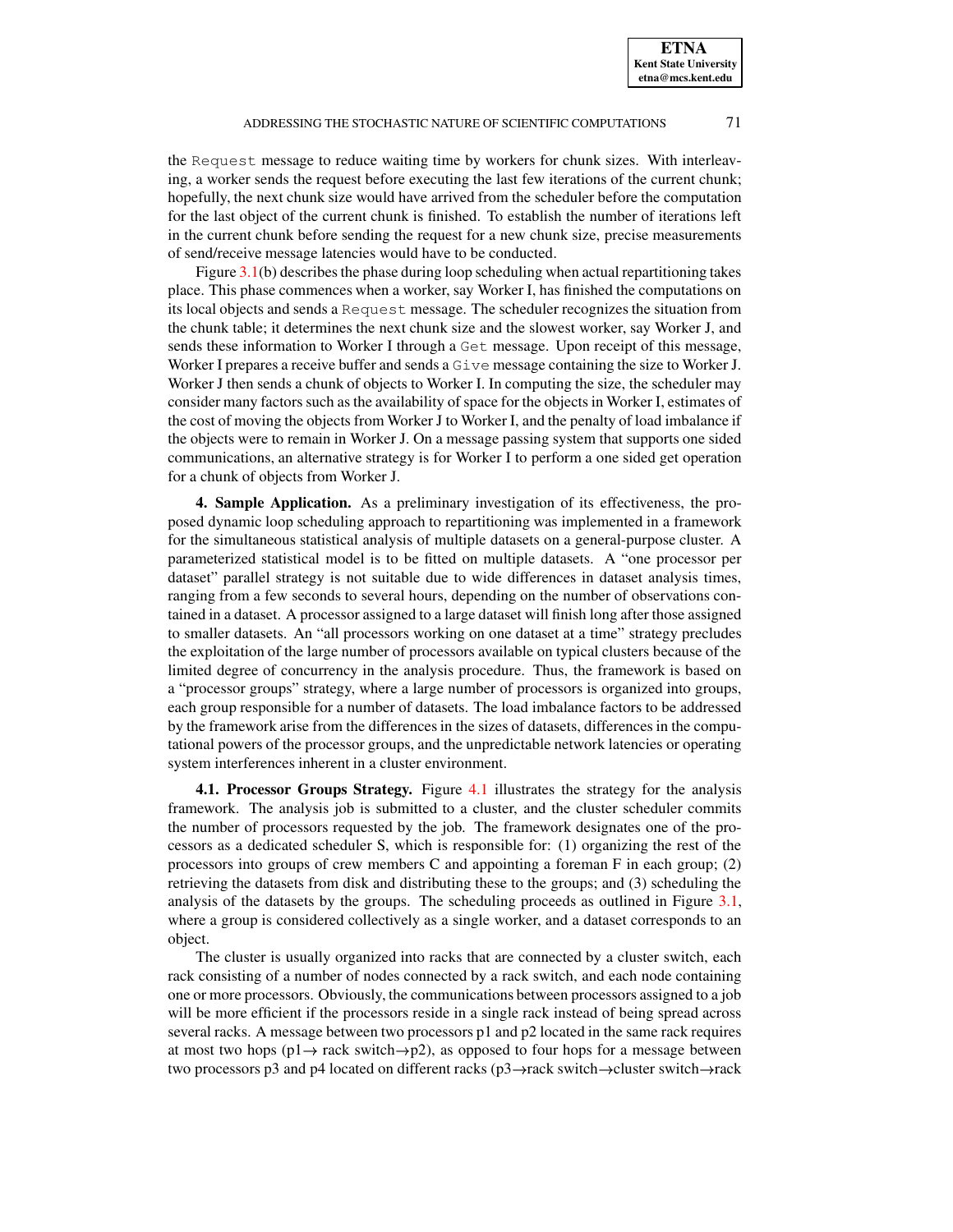

<span id="page-6-0"></span>FIG. 4.1. *A processor groups strategy for the simultaneous analysis of multiple datasets on a cluster: C=crew, F=group foreman (also a crew), S=Scheduler.*

switch $\rightarrow$ p4). Typically, the job scheduler for the cluster attempts to assign nodes from a single rack to a job for efficient communications. Even with excellent job scheduling algorithms, fragmentation of processors across a number of racks occurs with a high probability, especially for jobs that request large numbers of processors. This fragmentation is conveniently exploited by the framework to match the degree of concurrency in the analysis procedure with the appropriate number of processors. The scheduler S forms the processors residing in a rack into a processor group acting as single worker, to carry out the analysis procedure on one dataset at a time. A very large number of processors in a rack (relative to the degree of concurrency in the analysis procedure) can formed into two or more workers. However, if there are racks that contribute tiny numbers of processors, then the processors are combined together to form a single more powerful worker in order to avoid the possibility of "tiny" workers being assigned very large datasets. This manner of organizing processors by racks enables two levels of concurrency: *1)* the simultaneous processing of datasets, and *2)* the parallel execution of the analysis procedure for a single dataset. The organization also exploits the efficiency of communications among processors residing in a single rack. Load balancing can be employed on both concurrency levels, that is, among the processor groups and within a group.

The typical naming convention for the nodes in Linux clusters make it easy to determine which processors belong to the same physical rack. The processors of a cluster are usually named  $\langle$ name $\rangle$ - $\langle$ rn $\rangle$ - $\langle$ nn $\rangle$ , where  $\langle$ name $\rangle$  is the cluster name,  $\langle$ rn $\rangle$  is the rack number and  $\langle$ nn $>$  is the node number. Thus, nodes with the same  $\langle$ rn $>$  belong to the same rack. In MPI, the routine MPI GETHOSTNAME() may be invoked with appropriate arguments to determine the full name of the node containing the processor executing the routine.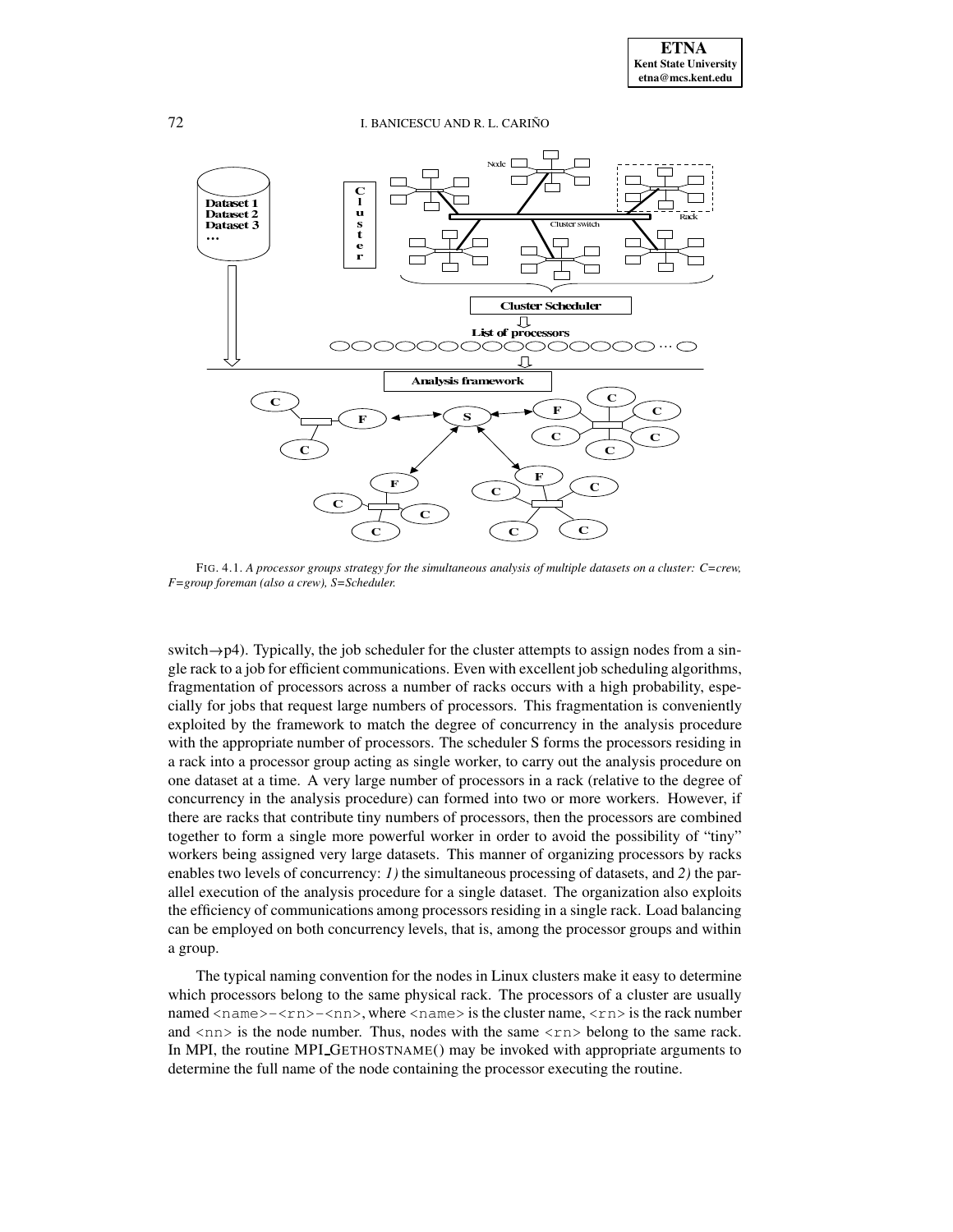**ETNA Kent State University etna@mcs.kent.edu**

**4.2. Initial Distribution of Datasets.** After the processors assigned to the analysis job are identified and the processor groupings are established, the datasets are retrieved from disk for distribution to the processor groups. Keeping the datasets in memory offers some advantages over "on demand" retrieval of datasets from disk. If the datasets are not massive, moving a dataset from one processor to another within the cluster is at least an order of magnitude faster than retrieving the dataset from a filesystem outside the cluster.

Given only the number of observations in each dataset and the sizes of the processor groups, the framework uses the following heuristic to initially distribute the datasets among the groups. Let D denote the number of datasets, G the number of processor groups,  $n_i$  the number of observations in dataset i, and  $s_j$  the size of group j. Therefore, the total number of observations is  $W = \sum_{i=1}^{D} n_i$  and the number of processors in the groups is  $P = \sum_{i=1}^{G} s_i$ . Then, the datasets are distributed such that group j has a total of approximately  $s_i \times W/P$ observations. Thus, the number of observations in a group is proportional to the number of processors in the group. These observations would come from a number of datasets selected to avoid the situation where all the big datasets are lumped together into one processor group. The distribution procedure is as follows. The datasets are first sorted according to decreasing  $n_i$ . Then, for each dataset in sorted order, the group which is farthest from its quota of observations is identified and the processor with the minimum number of observations in that group will store the dataset. This ensures that the big datasets are effectively scattered among the groups, and that the processors in a group store comparable numbers of observations.

**4.3. Redistribution of Datasets.** The proportionality of the total number of observations stored by a group to the number of processors of the group is not a guarantee for good load balance among groups. This is because the number of observations in a group may not be an appropriate measure of the computational load of the datasets of that group. The dynamic nature of a cluster environment also induces other types of load imbalance that must be addressed during the actual analysis of the datasets, necessitating their redistribution, as outlined in Figure [3.1\(](#page-4-1)b).

In conventional loop scheduling, a parallel loop with  $N$  iterations is to be executed on  $P$ processors. Chunks of iterations are assigned to processors with the objective of minimizing the loop completion time. The sizes of chunks are determined according to a loop scheduling technique. Mapped to the present context of simultaneous analysis of multiple datasets, the  $N$  loop iterations correspond to the  $W$  observations, and the  $P$  processors correspond to the  $G$  groups, a group being a single worker. A chunk of iterations is essentially a fraction  $f$  of the total N iterations; this chunk corresponds to a *collection* of datasets whose cumulative size is approximately  $f \times W$  observations. Using these correspondences, the dynamic loop scheduling techniques are applicable in the present context, with the possible exception of techniques like adaptive factoring (AF) which require measurement of individual iterate execution times. The correspondence between a single iteration and a single observation point may not be valid because the execution of an iteration can timed, while observations are not analyzed individually, but only collectively in a dataset.

The analysis of a chunk of datasets by a processor group proceeds as follows. The group foreman F receives information about the chunk from the scheduler S and broadcasts this to the crew members C. If the scheduler S sent a Size message, then the processors in the group examine the list of datasets that came with the information in lock step, the owner of the dataset under examination broadcasts it to the rest of the group, and the group collectively invokes the analysis routine on the dataset. Otherwise, if the scheduler S sent a Get message, then the foreman will send Give messages to the owners of the datasets, the crew members C will post receives for the incoming datasets, the group waits until all the datasets have been received, and then the group proceeds as if the scheduler had sent a Size message. The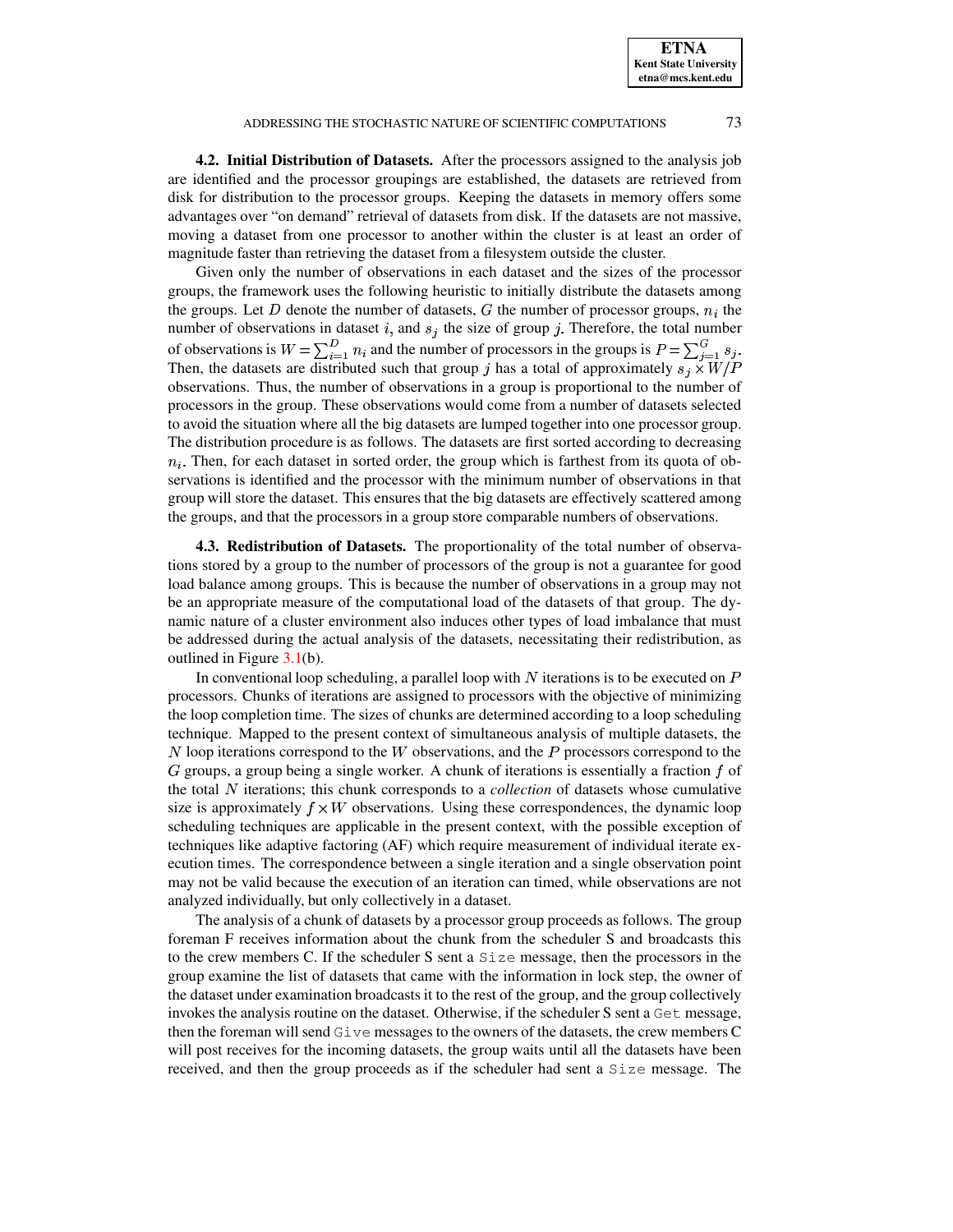broadcast of datasets within a group will be very efficient if the group resides in the same physical rack.

<span id="page-8-1"></span>**4.4. Performance Analysis.** The high level control flow for the framework is given by the following pseudocode:

```
L1. Organize processors into groups;
L2. Retrieve datasets and distribute to processor groups;
L3. For parameter in {pval_1, pval_2, ..., pval_N} do
L4. For all datasets in parallel do
L5. Analyze dataset using current value of parameter;
L6. end parallel do
L7. end do.
```
The execution time of the procedure to analyze a dataset typically changes with the value of parameter, which can be a simple value or a vector of values. Due to load imbalance factors, redistribution of datasets among groups is expected to occur during the execution of the parallel loop.

Of particular interest is the performance of the framework in executing the parallel loop in lines  $L_4$ – $L_6$ . To aid in performance analysis, the framework records the following information for each value of parameter:

- I1 the number of groups, their sizes, and names of processors;
- I2 the initial and final distribution of datasets;
- I3 the total time spent by each processor in the analysis routine only; and
- I4 the completion time of each processor for the parallel loop, i.e., the elapsed time for lines L4–L6.

Note that I1 does not change across parameter values, and that in I2, the final distribution of datasets for one parameter value will be the same as the initial distribution of datasets for the next parameter value.

For a given parameter value, a basic performance metric for the parallel loop is the parallel time  $T_P$ , which is the *maximum* of the I4 values. The cost metric is  $P \times T_P$ . If the processors are homogeneous and equally loaded, then an estimate of the sequential loop time  $T_1$  is given by the *sum* of the I3 values, i.e., the total time in the analysis routine only. If this estimate for  $T_1$  is accurate, then the speedup and efficiency metrics are  $T_1/T_P$  and  $T_1/(P \times T_P)$ , respectively.

It is expected that the bulk of the cost of dataset redistribution will be incurred by the first iterate of loop L3 (i.e., for the first parameter value). The reason for this is that no work load information is available to guide the initial distribution of datasets. Therefore, the initial distribution is very likely to induce load imbalance, which will be corrected at some cost during the analysis with the first parameter value. If a change in the parameter value affects the analysis of all datasets in the same manner (for example, the analysis time is increased or decreased by the same percentage), then the first redistribution cost is amortized during the analysis with the remaining parameter values, when relatively fewer datasets have to be moved to balance group work loads, because the bulk of the transfers happened with the first parameter value.

<span id="page-8-0"></span>**5. Experimental Results.** For this paper, the framework described above was configured for the analysis of gamma-ray burst (GRB) datasets using vector functional coefficient autoregressive (VFCAR) time series models. GRBs are cosmic explosions that occurred in distant galaxies and are thought to be excellent "beacons" for tracing the structure of the early universe. Scientific satellites have been recording GRB time profiles for a number of years [\[21,](#page-13-20) [7\]](#page-13-21), and the analysis of the collected datasets is currently an "open" problem in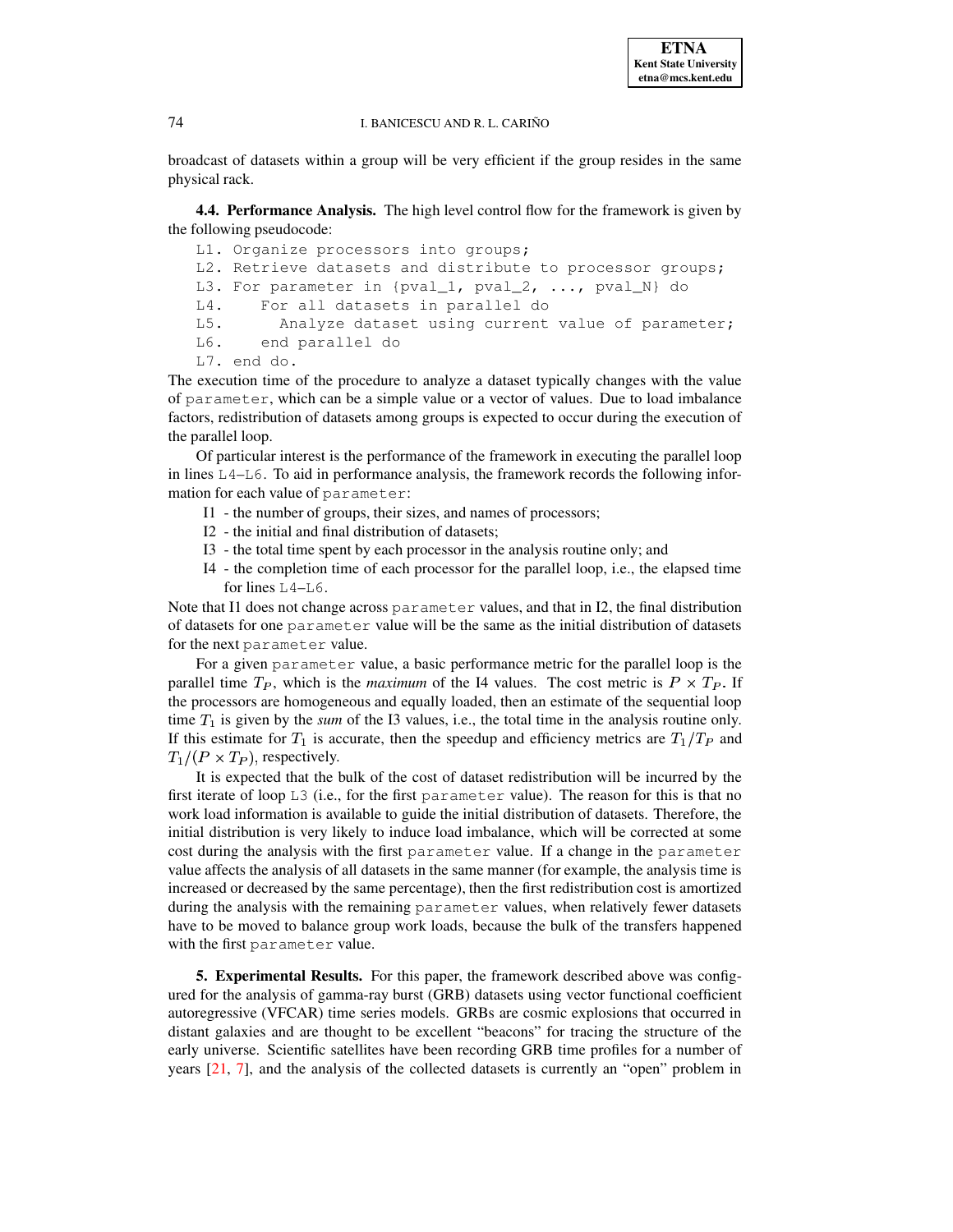

<span id="page-9-0"></span>FIG. 5.1. *Maverick cluster diagram. Each rack contains 32 nodes, and each node contains dual 3.06GHz* Xeon processors and 2.5GB RAM. Each node is connected via 10Gb/s InfiniBand to one of three switches, and a switch is directly connected to the other two. There is a supplementary 100Mb/s Ethernet network used for *PXE, NFS, NIS, etc. Installed software include RedHat Linux and PBS/Pro. According to the Top 500 Super*computer Sites list published in June 2004, Maverick was the 158th fastest computer in the world. (Source: <http://www.erc.msstate.edu/computing/maverick/>*)*

the astrophysics community. The small-scale analysis mentioned by this paper is a preliminary investigation of the usefulness of VFCAR models [\[18,](#page-13-22) [19\]](#page-13-23) in describing features of GRBs. More thorough investigations are planned for the near future, and the astrophysics and statistics findings will be reported elsewhere. The parallel performance of the framework configured for a small-scale analysis on a general-purpose cluster is presented in the remainder of this section as initial verification of the effectiveness of the proposed data redistribution approach.

An experiment was conducted involving the analysis of 555 GRB datasets the sizes of which ranged from 46 to 9037 observations. The Maverick cluster of the Mississippi State University Engineering Research Center (see Figure [5.1](#page-9-0) for a diagram) was used as the computational platform. The analysis called for fitting the datasets under four scenarios, specified by the parameter values 400, 600, 800, 1000 (see  $\S 4.4$ ). Briefly, for this analysis, the parameter represents the number of replications in the statistical test for model misspecification. The general effect of an increase in the parameter value is to lengthen the analysis time for a dataset by a factor depending on the square of the number of observations in the dataset. The experiment was submitted as a single 64-processor job so that the same set of processors is used for the four analysis scenarios. The 64 processors were spread across racks 2, 4 and 5 of the cluster, with 4, 32 and 28 processors, respectively. The maximum group size was hard coded in the framework to be 16 processors, so the scheduler S formed four groups: two 16 processor groups in rack 4, one 15-processor group in rack 5 (the scheduler S resided here), and one 16-processor group split between racks 2 and 5. Load imbalance was expected to be induced by the high variability of dataset analysis times, the differences in processor group sizes and communication latencies, and the contention for network resources since other jobs were executing on the cluster side by side with the experiment.

The analysis was executed without data redistribution (STAT) and with data redistribution using the following loop scheduling techniques: modified fixed size chunking (mFSC), guided loop scheduling (GSS), and a variant of adaptive weighted factoring (AWFC). Recall that these techniques generate fixed size chunks, predictable decreasing size chunks, and adaptive size chunks of iterations, respectively. In mFSC, the chunk size is chosen such that the number of chunks generated is the same as the number generated by factoring (FAC); that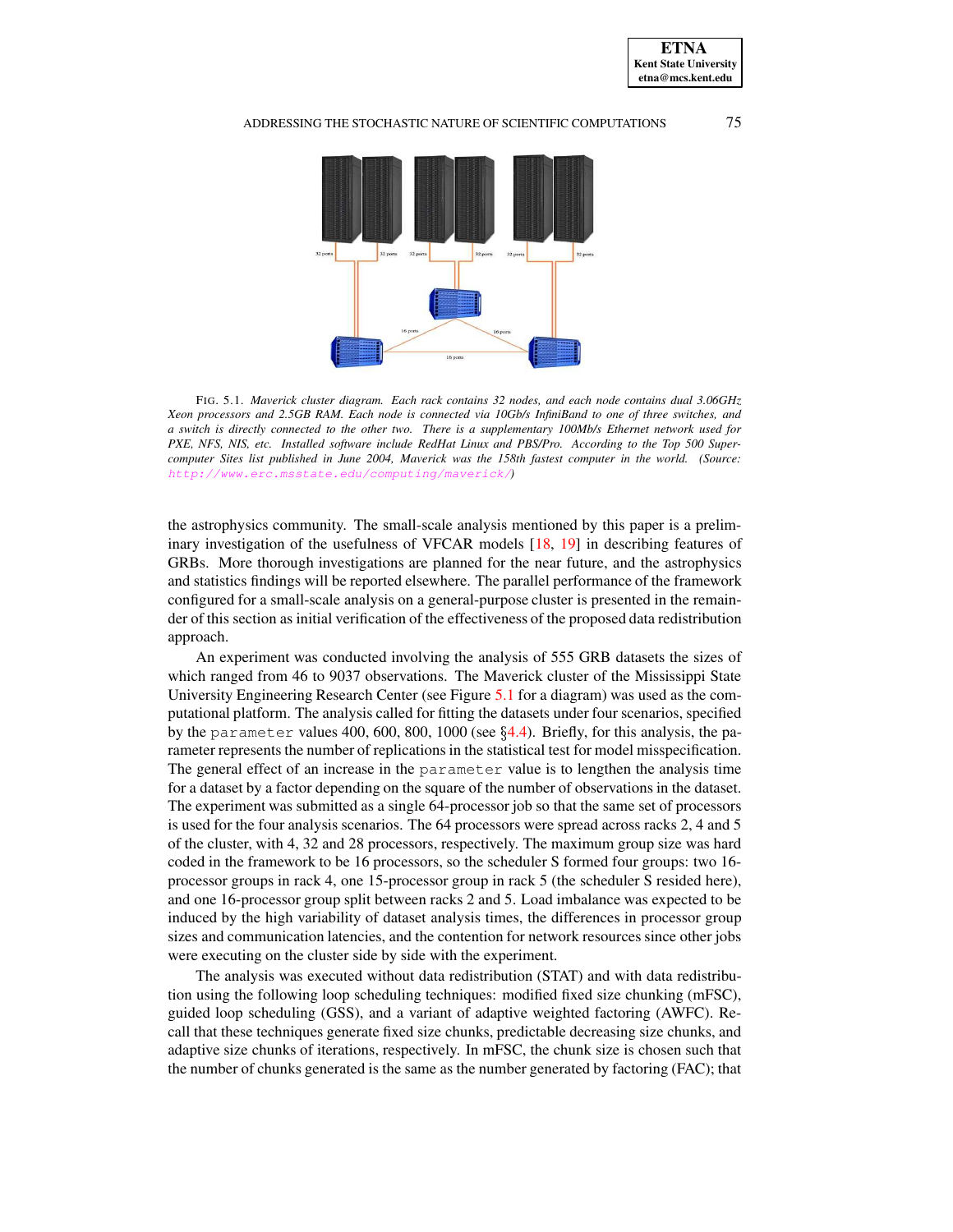

<span id="page-10-0"></span>FIG. 5.2. *Number of datasets owned and cumulative analysis time for each processor for parameter=400: (a) without dataset redistribution (STAT), and (b)–(d) with dataset redistribution using mFSC, GSS and AWFC loop scheduling techniques.*

TABLE 5.1 *Number of datasets transferred (Xfer) and estimated efficiency (Eff).*

<span id="page-10-1"></span>

| Dataset        | Parameter value |      |          |      |      |      |      |      |
|----------------|-----------------|------|----------|------|------|------|------|------|
| redistribution | 400             |      | 600      |      | 800  |      | 1000 |      |
| scheme         | Xfer            | Eff  | Xfer     | Eff  | Xfer | Eff  | Xfer | Eff  |
| <b>STAT</b>    | 0               | 0.88 | $\Omega$ | 0.87 | 0    | 0.86 | 0    | 0.87 |
| mFSC           | 184             | 0.94 | 127      | 0.96 | 40   | 0.97 | 19   | 0.95 |
| <b>GSS</b>     | 277             | 0.96 | 8        | 0.95 | 0    | 0.95 | 111  | 0.95 |
| <b>AWFC</b>    | 186             | 0.95 | 112      | 0.96 | 20   | 0.98 | 82   | 0.98 |

is, mFSC and FAC both generate the same number of scheduling events.

Figures  $5.2(a)$  $5.2(a)$ –(d) summarize the number of datasets owned and the cumulative time spent in the analysis routine by each processor using the STAT, mFSC, GSS and AWFC dataset redistribution schemes for parameter=400. Note that in each chart, the processor groupings are ranks 1–33, ranks 14–29, ranks 30–63 and ranks 46–61, and that the analysis time plotted for processor rank 0 is the parallel time  $T_P$ .

Table [5.1](#page-10-1) summarizes the number of datasets transferred during the analysis for each parameter value, as well as the estimated efficiency (see  $\S$  [4.4\)](#page-8-1).

The results summarized by Figure [5.2](#page-10-0) and Table [5.1](#page-10-1) support the following preliminary conclusions regarding the framework. The total number of observations stored in a processor group is not a good measure of the work load for the datasets owned by the group. Thus, the heuristic utilized in the initial distribution of datasets among the processor groups induces load imbalance; however, this imbalance is not severe since 86-88% estimated efficiency is achieved without dataset redistribution. This imbalance is effectively corrected, and the performance of the framework is improved when data redistribution is employed, using any of loop scheduling techniques tested. If the framework is used to carry out a sequence of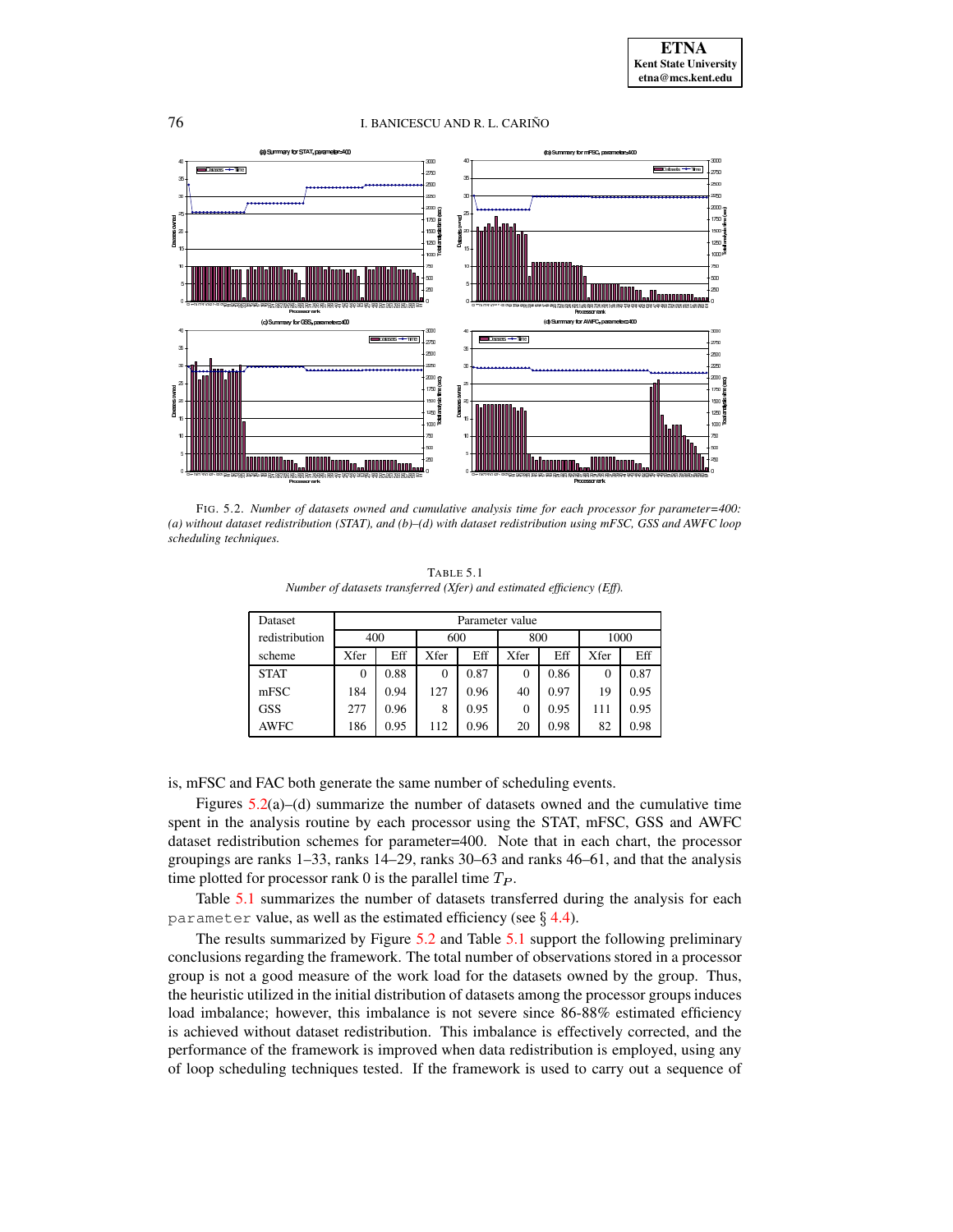related analyses such as a parametric study, then the majority of the dataset transfers will likely occur early in the sequence, barring drastic changes in dataset execution times due to the parameters or due to irregularities in the execution environment. In general, the high cost of the initial dataset transfers is compensated by the higher performance levels achieved by the analyses with the later parameters in the sequence.

<span id="page-11-0"></span>**6. Related work.** In the last years, performance gains of scientific applications using the factoring-based dynamic loop scheduling algorithms over other techniques for load balancing have been obtained, and reported in the literature. Experimental testing of running applications using these algorithms involved a wide range of problem and environmental characteristics, and a wide mixture of problems sizes and number of processors. The results of this extensive testing revealed the benefits of using the factoring-based dynamic loop scheduling algorithms for improving performance of scientific applications via load balancing. In general, performance gains of applications using these algorithms over using straightforward parallelization were often up to 50% and sometimes even 74% cost improvements, while over other competitive load balancing techniques reported in the literature were often in the range of  $15\%$  to  $35\%$  [\[1,](#page-12-2) [11,](#page-13-13) [12,](#page-13-15) [13,](#page-13-18) [14\]](#page-13-24). Earlier experience with factoring-based dynamic loop scheduling algorithms proved they are extremely robust and effective for a wide range of scientific applications, and that their use is essential in applications whose computations exhibit a stochastic and irregular behavior.

The successful integration of fractiling and adaptive weighted factoring in N-body simulations [\[2,](#page-12-0) [4\]](#page-13-11), and similarly for adaptive weighted factoring and adaptive factoring in computational field simulation on unstructured grids [\[4,](#page-13-11) [3\]](#page-12-1), highlight the competitiveness of the loop scheduling approach to load balancing in large, irregular and data parallel scientific applications. However, the tight coupling of these loop scheduling techniques into the application codes precluded the ease of reuse of the implementation of the techniques in other applications.

Loose coupling between the loop scheduling implementation and the application code is illustrated in the simulation of wave packets using the quantum trajectory method [\[15,](#page-13-16) [16\]](#page-13-17). The simulation has three separate computationally intensive parallel loops, with the data stored in simple arrays. A load balancing routine based on loop scheduling techniques is invoked to dynamically schedule the three loops, each invocation having a different computational routine as one of the arguments. The load balancing routine assumes a replicated work queue, implemented as an array in each processor. This setup is sufficient for the given application due to its small memory requirements. Results of computations are sent to the scheduler during load balancing, for broadcast to the rest of the processors after loop completion.

A loop scheduling routine for MPI applications has been proposed [\[13\]](#page-13-18). The routine is designed for parallel loops like  $y(i) = f(x(i))$ , i=1,2,..., N, where x() and y() are arrays of possibly complex types, and are partitioned among the processors. The loop scheduling routine takes as arguments the routine that encapsulates  $f(t)$  for a chunk of iterations, a pair of complementary routines for sending and receiving chunks of  $x()$ , a similar pair of routines for chunks of  $y()$ , and the partitioning of the N data items among the processors. The routine performs load balancing only: a chunk of  $x()$  is sent, for example, from Worker J to Worker I, and Worker I returns a chunk of  $y($ ), hence no repartitioning takes place. This loop scheduling routine was used as the base code for the development of the framework described in Section [4.](#page-5-0)

A well known disadvantage of the scheduler/worker parallel programming strategy, especially in message passing systems, is its limited practical scalability. When the number of processors is large, the scheduler becomes a communication bottleneck, resulting in in-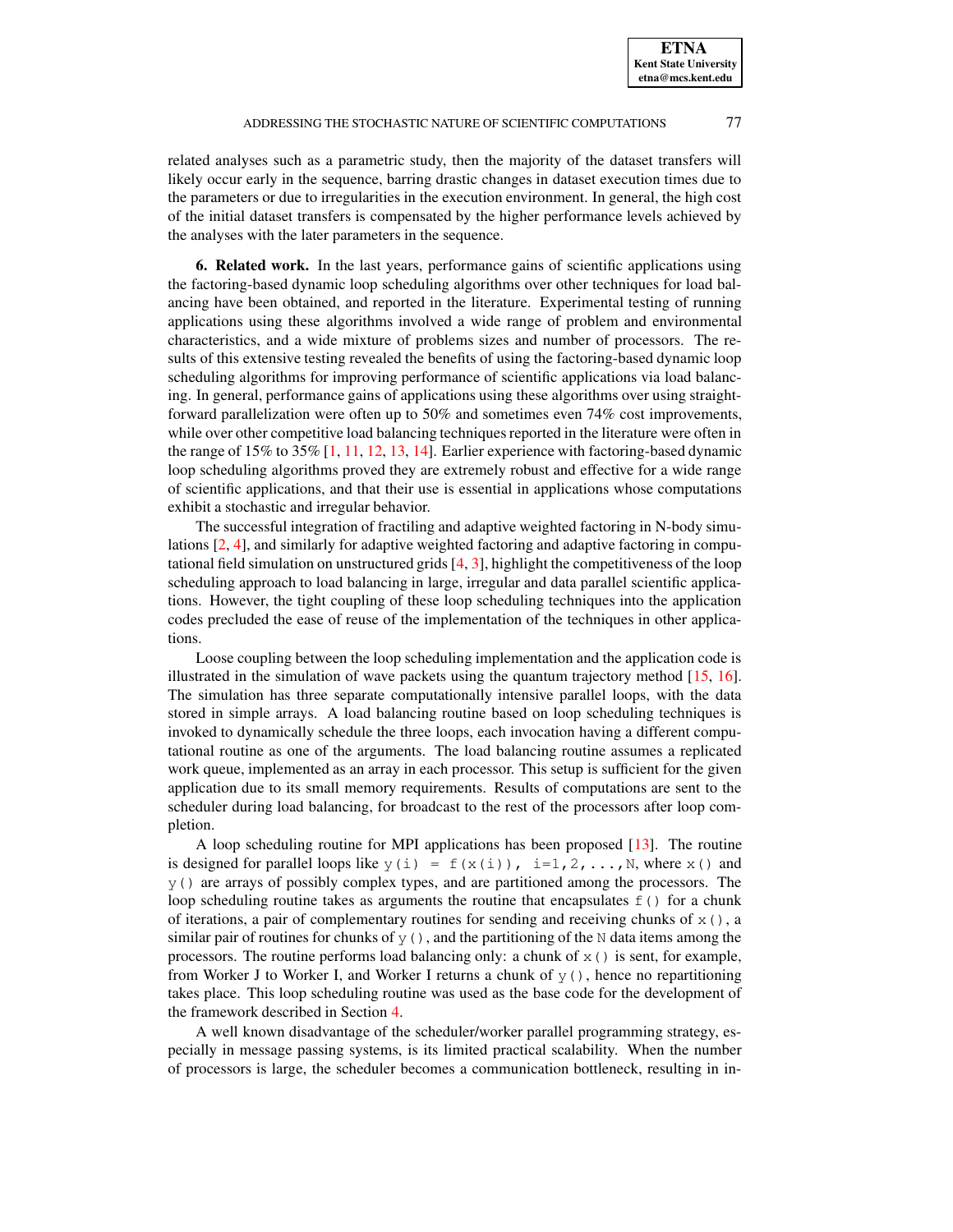creased idle times for some workers. To address the bottleneck, a useful modification of the strategy is to utilize multiple foremen. A setup for dynamic loop scheduling using processor groups is described in [\[14\]](#page-13-24). The work queue of application objects is partitioned among the processor groups. Initially, each group performs loop scheduling on its own partition. However, the groups may be reorganized by the transfer of processors between groups in order to balance the load among groups. An opposite approach to load balancing was implemented for the framework described in Section [4](#page-5-0) — the processor groups are fixed and objects are redistributed.

<span id="page-12-3"></span>**7. Summary and ongoing work.** This paper proposes a dynamic loop scheduling approach for data redistribution in large data parallel scientific applications characterized by irregular and stochastic behavior. The traditional approach to load balancing, where a repartitioning step is made *after* one or more computational steps, suffers from performance degradation because load imbalance present during a computational step is not immediately addressed. The traditional approach assumes that the load imbalance will persist in the succeeding computational steps; hence a repartitioning step and data migration step are taken to preempt future imbalance. In addition to the the costs of computing a new partition and data migration, this traditional approach incurs the cost of load imbalance that is not immediately addressed. In the proposed approach, load balancing occurs *within* a computational step, specifically during the execution of a computationally intensive parallel loop via dynamic loop scheduling. A new partitioning is generated as a byproduct of load balancing, not by an additional step in the application. The costs include the loop scheduling costs, mostly from control messages, and data migration costs.

Previous work on the integration of loop scheduling techniquesin large scientific applications such as N-body simulations and field simulations on unstructured grids provide evidence that substantial performance gains can be obtained by using the proposed approach for data redistribution. As further validation, this approach was incorporated into a framework for the simultaneous analysis of multiple datasets on clusters. The framework successfully integrates this approach with lessons learned from previous efforts to implement general-purpose loop scheduling routines and to exploit the availability of large numbers of processors on clusters through processor groups. Preliminary performance tests of the framework configured for a small-scale analysis of gamma-ray burst datasets indicate that the approach driving the framework is effective for achieving high parallel performance. Extensive analyses of gamma-ray burst datasets, as well as datasets from other disciplines, have been planned to be conducted using the framework. Efforts are also under way for the integration of the proposed repartitioning approach into other applications.

**Acknowledgments.** The authors thank Jane Harvill and John Patrick Lestrade for providing the test problem – the VFCAR analysis of GRB datasets.

#### REFERENCES

- <span id="page-12-2"></span>[1] M. BALASUBRAMANIAM, K. BARKER, I. BANICESCU, N. CHRISOCHOIDES, J. P. PABICO AND R. L. CARINO, *A Novel Dynamic Load Balancing Library for Cluster Computing*, in Proceedings of the 3rd International Symposium on Parallel and Distributed Computing, in association with the International Workshop on Algorithms, Models and Tools for Parallel Computing on Heterogeneous Networks (IS-PDC/HeteroPar'04), IEEE Computer Society Press, 2004, pp. 346-353.
- <span id="page-12-0"></span>[2] I. BANICESCU AND S. F. HUMMEL, *Balancing processor loads and exploiting data locality in N-body simulations*, in Proceedings of the 1995 ACM/IEEE Conference on Supercomputing, ACM Press, 1995, on CDROM.
- <span id="page-12-1"></span>[3] I. BANICESCU AND V. VELUSAMY, *Load balancing highly irregular computations with the adaptive factoring*, in Proceedings of the 16th IEEE International Parallel and Distributed Processing Symposium (IPDPS 2002 - HCW), IEEE Computer Society Press, 2002, on CDROM.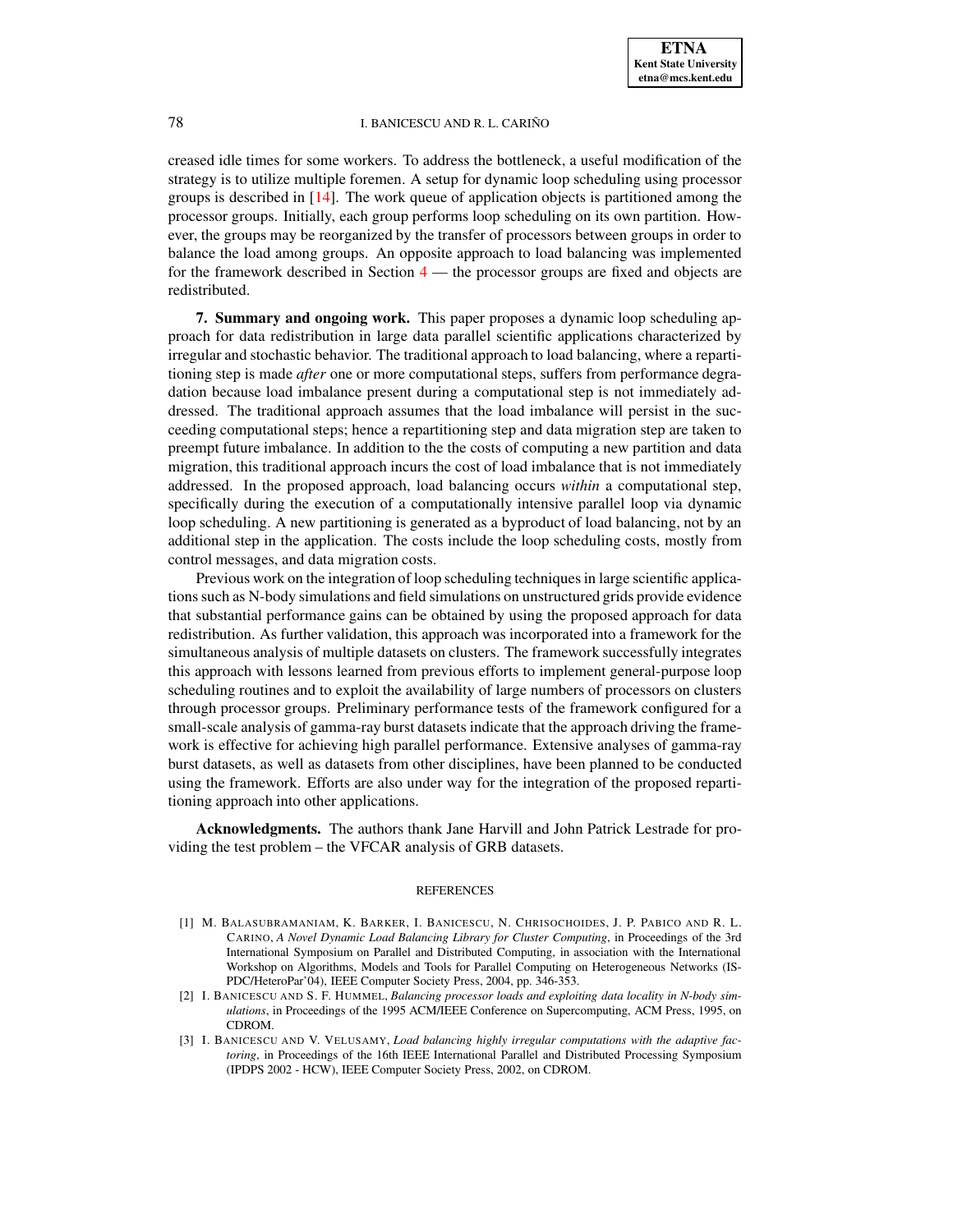- <span id="page-13-11"></span>[4] I. BANICESCU AND V. VELUSAMY, *Performance of scheduling scientific applications with adaptive weighted factoring*, in Proceedings of the 15th IEEE International Parallel and Distributed Processing Symposium (IPDPS 2001 - HCW), IEEE Computer Society Press, 2001, on CDROM.
- <span id="page-13-12"></span>[5] I. BANICESCU, V. VELUSAMY AND J. DEVAPRASAD, *On the scalability of dynamic scheduling scientific applications with adaptive weighted factoring*, Cluster Computing: The Journal of Networks, Software Tools and Applications, 6 (2003), pp. 215–226.
- <span id="page-13-14"></span>[6] I. BANICESCU AND Z. LIU, *Adaptive factoring: A dynamic scheduling method tuned to the rate of weight changes*, in Proceedings of the High Performance Computing Symposium (HPC) 2000, The Society for Modeling and Simulation International, 2000, pp. 122–129.
- <span id="page-13-21"></span><span id="page-13-4"></span>[7] *Burst And Transient Source Experiment (BATSE)*, <http://www.batse.msfc.nasa.gov/batse>.
- [8] M. BERGER AND S. BOKHARI, *A partitioning strategy for nonuniform problems on multiprocessors*, IEEE Trans. Comput., C-36 (1987), pp. 570–580.
- <span id="page-13-3"></span>[9] E. BOMAN, K. DEVINE, R. HEAPHY, B. HENDRICKSON, W. F. MITCHELL, M. ST. JOHN AND C. VAUGHAN, *Zoltan: Data-Management Services for Parallel Applications*, <http://www.cs.sandia.gov/Zoltan>.
- <span id="page-13-2"></span>[10] C&C RESEARCH LABORATORIES, NEC EUROPE LTD., *DRAMA: Dynamic Load Balancing for Parallel Mesh-based Applications*, <http://www.ccrl-nece.de/drama/>.
- <span id="page-13-13"></span>[11] R. CARIN˜ O AND I. BANICESCU, *Dynamic scheduling parallel loops with variable iterate execution times*, in Proceedings of the 16th IEEE International Parallel and Distributed Processing Symposium (IPDPS 2002 - PDSECA), IEEE Computer Society Press, 2002, on CDROM.
- <span id="page-13-15"></span>[12] R. L. CARIN˜ O AND I. BANICESCU, *Load balancing parallel loops on message-passing systems*, in Proceedings of the 14th IASTED International Conference on Parallel and Distributed Computing and Systems, S.G. Akl and T. Gonzales, eds., ACTA Press, 2002, pp. 362–367.
- <span id="page-13-18"></span>[13] R. L. CARIN˜ O AND I. BANICESCU, *A load balancing tool for distributed parallel loops*, in Proceedings of the International Workshop on Challenges of Large Applications in Distributed Environments (CLADE 2003), IEEE Computer Society Press, 2003, pp. 39–46.
- <span id="page-13-24"></span>[14] R. L. CARIN˜ O, I. BANICESCU, T. RAUBER AND G. RU¨ NGER, *Dynamic loop scheduling with processor groups*, in Proceedings of the 17th ISCA International Conference on Parallel and Distributed Computing Systems (PDCS 2004), 2004, pp. 78–84.
- <span id="page-13-16"></span>[15] R. L. CARIN˜ O, I. BANICESCU, R. K. VADAPALLI, C. A. WEATHERFORD AND J. ZHU, *Parallel adaptive quantum trajectory method for wavepacket simulations*, in Proceedings of the 17th IEEE International Parallel and Distributed Processing Symposium (IPDPS 2003 - PDSECA), IEEE Computer Society Press, 2003, on CDROM.
- <span id="page-13-17"></span>[16] R. L. CARIN˜ O, I. BANICESCU, R. K. VADAPALLI, C. A. WEATHERFORD AND J. ZHU, *Message-passing parallel adaptive quantum trajectory method*, in High performance Scientific and Engineering Computing: Hardware/Software Support, L. T. Yang and Y. Pan, eds., Kluwer Academic Publishers, 2004, pp. 127–139.
- <span id="page-13-8"></span>[17] J. FLAHERTY, R. LOY, M. SHEPHARD, B. SZYMANSKI, J. TERESCO AND L. ZIANTZ, *Adaptive local refinement with octree load-balancing for the parallel solution of three-dimensional conservation laws*, J. Parallel Distrib. Comput., 47 (1998), pp. 139–152.
- <span id="page-13-22"></span>[18] J. HARVILL AND B. RAY, *Functional coefficient autoregressive models for vector time series*, Comput. Statist. Data Anal., 2005, to appear.
- <span id="page-13-23"></span>[19] J. HARVILL AND B. RAY, *A note on multi-step forecasting with functional coefficient autoregressive models*, International Journal of Forecasting, 2005, to appear.
- <span id="page-13-0"></span>[20] B. HENDRICKSON AND K. DEVINE, *Dynamic Load Balancing in Computational Mechanics*, Comput. Methods Appl. Mech. Engrg., 184 (2000), pp. 485–500.
- <span id="page-13-20"></span><span id="page-13-10"></span>[21] *High Energy Transient Explorer (HETE)*, <http://space.mit.edu/HETE>.
- [22] S. F. HUMMEL, J. SCHMIDT, R. N. UMA AND J. WEIN, *Load-sharing in heterogeneous systems via weighted factoring*, in Proceedings of the 8th Annual ACM Symposium on Parallel Algorithms and Architectures, ACM Press, 1996, pp. 318–328.
- <span id="page-13-9"></span>[23] S. F. HUMMEL, E. SCHOENBERG AND L. E. FLYNN, *Factoring: A method for scheduling parallel loops*, Comm. ACM, 35 (1992), pp. 90–101.
- <span id="page-13-7"></span>[24] G. KARYPIS AND V. KUMAR, *ParMETIS: Parallel graph partitioning and sparse matrix ordering library*, Tech. Rep. 97-060, Department of Computer Science, Univ. of Minnesota, 1997, [http://www-users.cs.umn.edu/˜karypis/metis/parmetis](http://www-users.cs.umn.edu/~karypis/metis/parmetis).
- <span id="page-13-19"></span>[25] C. P. KRUSKAL AND A. WEISS, *Allocating independent subtasks on parallel processors*, IEEE Trans. Software Engineering, 11 (1985), pp. 1001–1016.
- <span id="page-13-6"></span>[26] S. MITCHELL AND S. VAVASIS, *Quality mesh generation in three dimensions*, in Proceedings of the 8th ACM Symposium on Computational Geometry, ACM Press, New York, NY, 1992, pp. 212–221.
- <span id="page-13-1"></span>[27] L. OLIKER AND R. BISWAS,*PLUM: Parallel Load Balancing for Adaptive Unstructured Meshes*, Journal of Parallel and Distributed Computing, 52 (1998), pp. 150–177.
- <span id="page-13-5"></span>[28] J. PILKINGTON AND S. BADEN, *Partitioning with space-filling curves*, Tech. Rep. CS94-349, Dept. of Com-

**ETNA Kent State University etna@mcs.kent.edu**